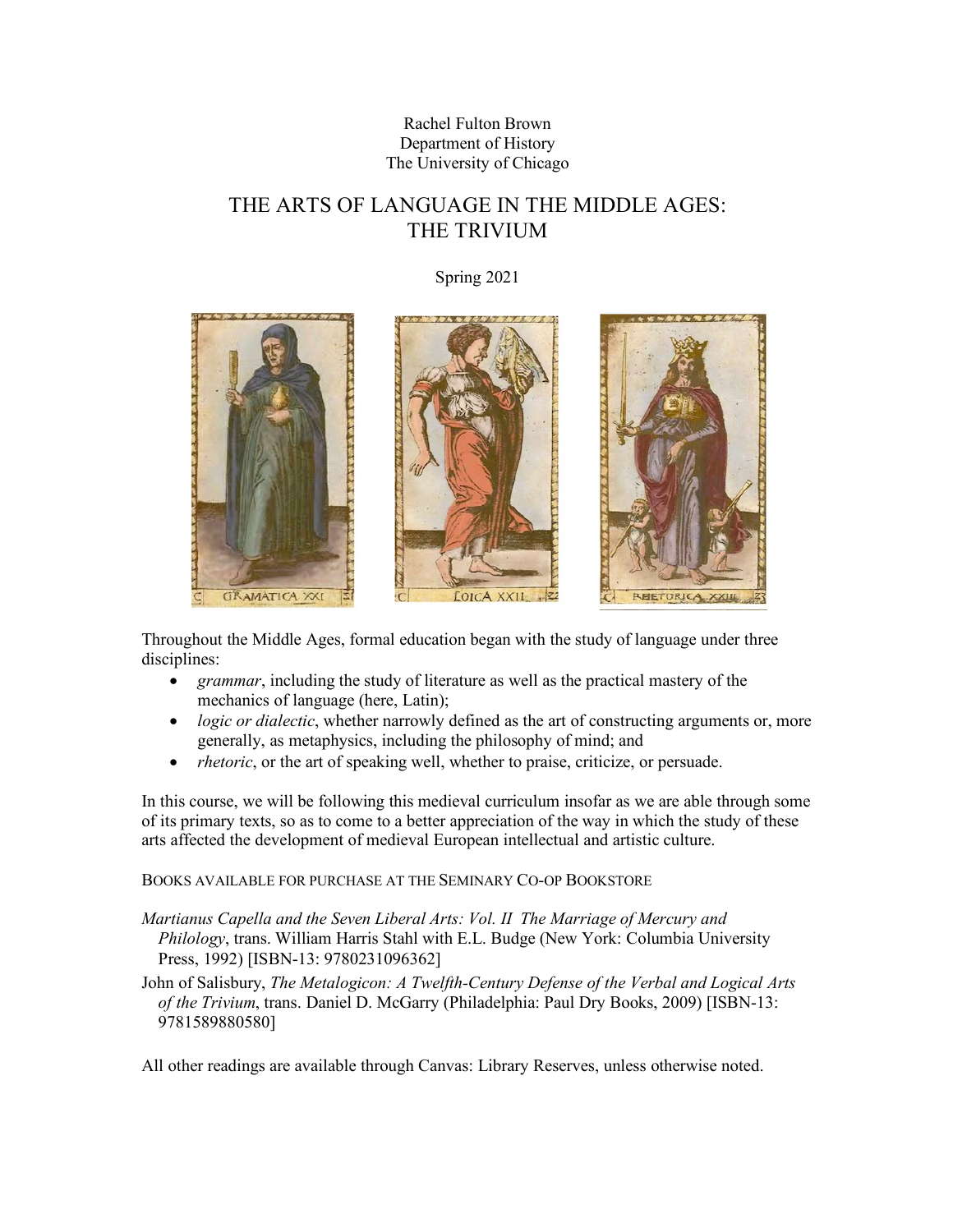## COURSE REQUIREMENTS

- 1. *Grammar*: Lesson plan with sample exercise (4-5 pages, due **April 29**) 25%
- 2. *Dialectic*: Cornificius's answer to John of Salisbury on the importance of studying logic (5-6 pages, due **May 17**) 30%
- 3. *Rhetoric*: Poem, letter, or sermon, according to the appropriate *ars* (6-7 pages, due **June 8**) 35%
- 4. Reading and participation in class discussion 10%

All written assignments should be submitted online via Canvas under "Assignments." Please save files as PDFs with file name "YourLastName Grammar.pdf," "YourLastName Dialectic.pdf," or "YourLastName Rhetoric.pdf," as appropriate.

READING AND DISCUSSION ASSIGNMENTS

## **March 30 Why study the** *trivium***?**

Dorothy Sayers, "The Lost Tools of Learning" (1947) [http://www.gbt.org/text/sayers.html]

## **April 1 Education in the Middle Ages**

- Lynn Thorndike, "Elementary and Secondary Education in the Middle Ages," *Speculum* 15.4 (October 1940): 400-408
- Caroline M. Barron, "The Expansion of Education in Fifteenth-Century London," in *The Cloister and the World: Essays in Medieval History in Honour of Barbara Harvey*, eds. John Blair and Brian Golding (Oxford: Clarendon Press, 1996), pp. 219-45
- Alexander Nequam, A list of textbooks from *Sacerdos ad altare*, in *Medieval Grammar and Rhetoric: Language Arts and Literary Theory, AD 300-1475*, eds. Rita Copeland and Ineke Sluiter (Oxford: Oxford University Press, 2009), pp. 531-41
- "Appendix I: A Time-Table of Lectures in the Arts Course of the University of Toulouse, 1309," in Louis John Paetow, *The Arts Course at Medieval Universities with Special Reference to Grammar and Rhetoric* (Champaign, IL: 1910), pp. 95-99 [Regenstein on-line resource]

# **April 6 The Seven Liberal Arts**

H. Parker, "The Seven Liberal Arts," *The English Historical Review* 5.19 (Jul. 1890): 417-61 Karl F. Morrison, "Incentives for Studying the Liberal Arts," in *The Seven Liberal Arts in the Middle Ages*, ed. David L. Wagner (Bloomington: Indiana University Press, 1983), pp. 32-57

- Honorius Augustodunensis, "Concerning the Exile of the Soul and its Fatherland; also called, About the Arts," in *Readings in Medieval Rhetoric*, ed. Joseph M. Miller, Michael H. Prosser, and Thomas W. Benson (Bloomington: Indiana University Press, 1973), pp. 198- 206
- Henri d'Andeli, "The Battle of the Seven Arts," ed. and trans. Louis John Paetow, *Memoirs of the University of California* 4.1, *History* 1.1 (Berkeley: University of California Press, 1914), pp. 37-60

#### **April 8 The Nuptials of Eloquence and Learning**

Martianus Capella, *The Marriage of Mercury and Philology*, bks. I-II, trans. Stahl, pp. 3-63

W.H. Stahl, "To a Better Understanding of Martianus Capella," *Speculum* 40.1 (Jan. 1940): 102- 115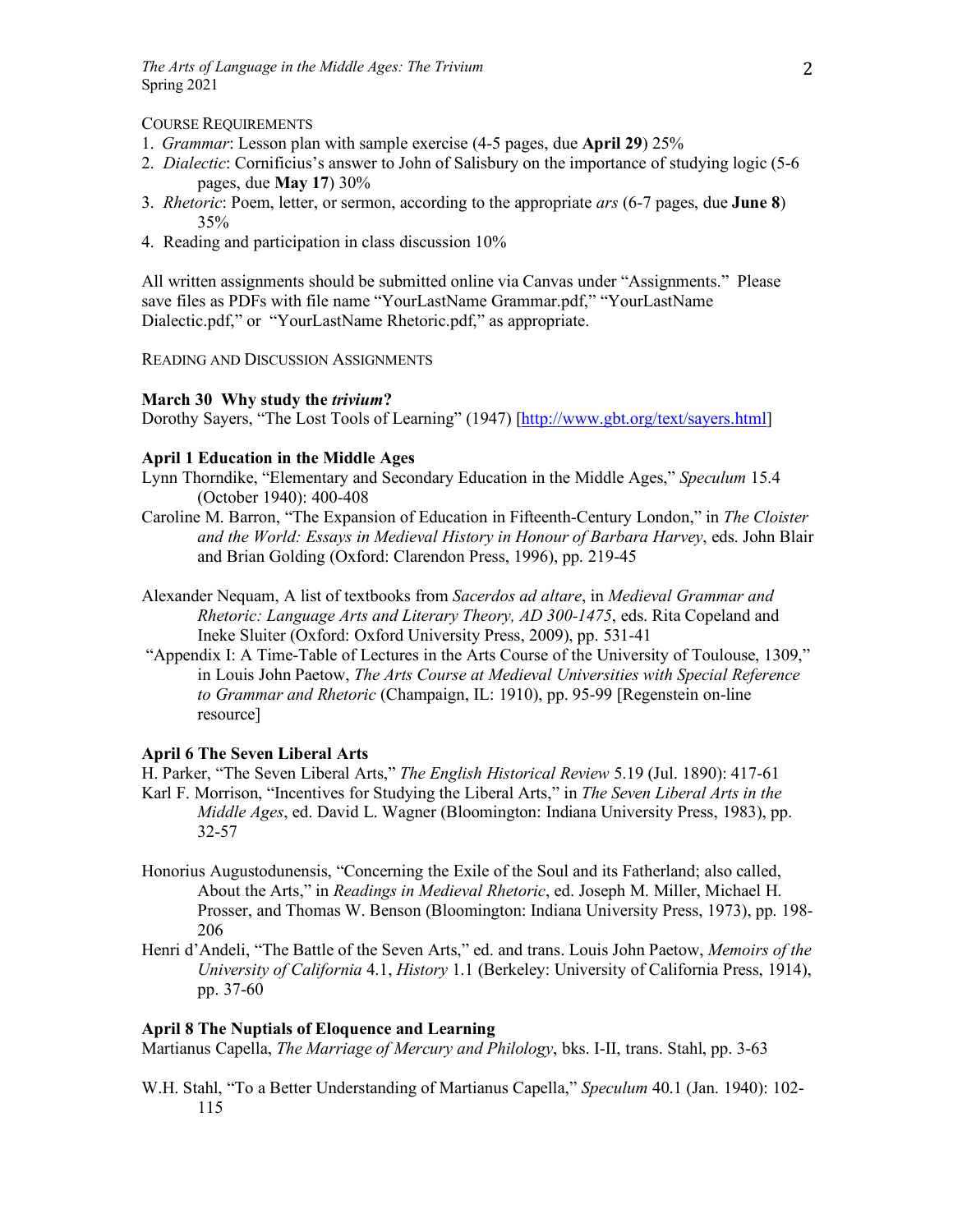- Cora Lutz, "Remigius' Ideas on the Origin of the Seven Liberal Arts," *Medievalia et Humanistica* 10 (1956): 32-49
- Cora Lutz, "Remigius' Ideas on the Classification of the Seven Liberal Arts," *Traditio* 12 (1956): 65-86

## I. GRAMMAR

#### **April 13 What did Grammar teach?**

Martianus Capella, *Marriage*, bk. III, trans. Stahl, pp. 64-105.

Cassiodorus, *Institutions of Divine and Secular Learning*, bk. II, preface, trans. James W. Halporn (Liverpool: Liverpool University Press, 2004), pp. 171-78

Jeffrey F. Huntsman, "Grammar," in *The Seven Liberal Arts*, ed. Wagner, pp. 58-95

#### **April 15** *Ars grammatica antiqua*

Aelius Donatus, *Ars Minor*, *Ars Maior*, in *Medieval Grammar and Rhetoric*, eds. Copeland and Sluiter, pp. 82-99

Priscian, *Institutiones Grammaticae* and *Institutio de Nomine Pronomine Verbo*, in *Medieval Grammar and Rhetoric*, eds. Copeland and Sluiter, pp. 167-89

- Isidore of Seville, *Etymologiae*, in *Medieval Grammar and Rhetoric*, eds. Copeland and Sluiter, pp. 232-41
- Alcuin, *Ars Grammatica*, in *Medieval Grammar and Rhetoric*, eds. Copeland and Sluiter, pp. 272-87

Glosses on Priscian by Remigius and His Followers, in *Medieval Grammar and Rhetoric*, eds. Copeland and Sluiter, pp. 299-310

## **April 20 Reading the classics**

- *Accessus ad auctores* [Introductions to the Authors], in *Medieval Literary Theory and Criticism, c. 1100-c.1375: The Commentary Tradition*, eds. A.J. Minnis and A.B. Scott, with David Wallace, rev. ed. (Oxford: Clarendon Press, 1988), pp. 12-36
- Conrad of Hirsau, "Dialogue on the Authors," in *Medieval Literary Theory*, eds. Minnis and Scott, pp. 37-64

#### **April 22** *Ars grammatica nova*

- Alexander of Villa Dei, *Doctrinale*, in *Medieval Grammar and Rhetoric*, eds. Copeland and Sluiter, pp. 573-83
- Eberhard of Béthune, *Graecismus*, in *Medieval Grammar and Rhetoric*, eds. Copeland and Sluiter, pp. 584-93
- James J. Murphy, "The Teaching of Latin as a Second Language in the Twelfth Century," in *Latin Rhetoric and Education in the Middle Ages and Renaissance* (Aldershot: Ashgate/Variorum, 2005), III: 159-74
- Robert Black, "The Vernacular and the Teaching of Latin in Thirteenth and Fourteenth-Century Italy," *Studi Medievali*, 3rd ser. 37 (1996): 703-51
- Nicholas Orme, "John Holt (d. 1504), Tudor Schoolmaster and Grammarian," *The Library*, 6th ser. 18.4 (December 1996): 283-304

#### II. DIALECTIC

#### **April 27 What did Dialectic teach?**

Martianus Capella, *Marriage*, bk. IV, trans. Stahl, pp. 106-154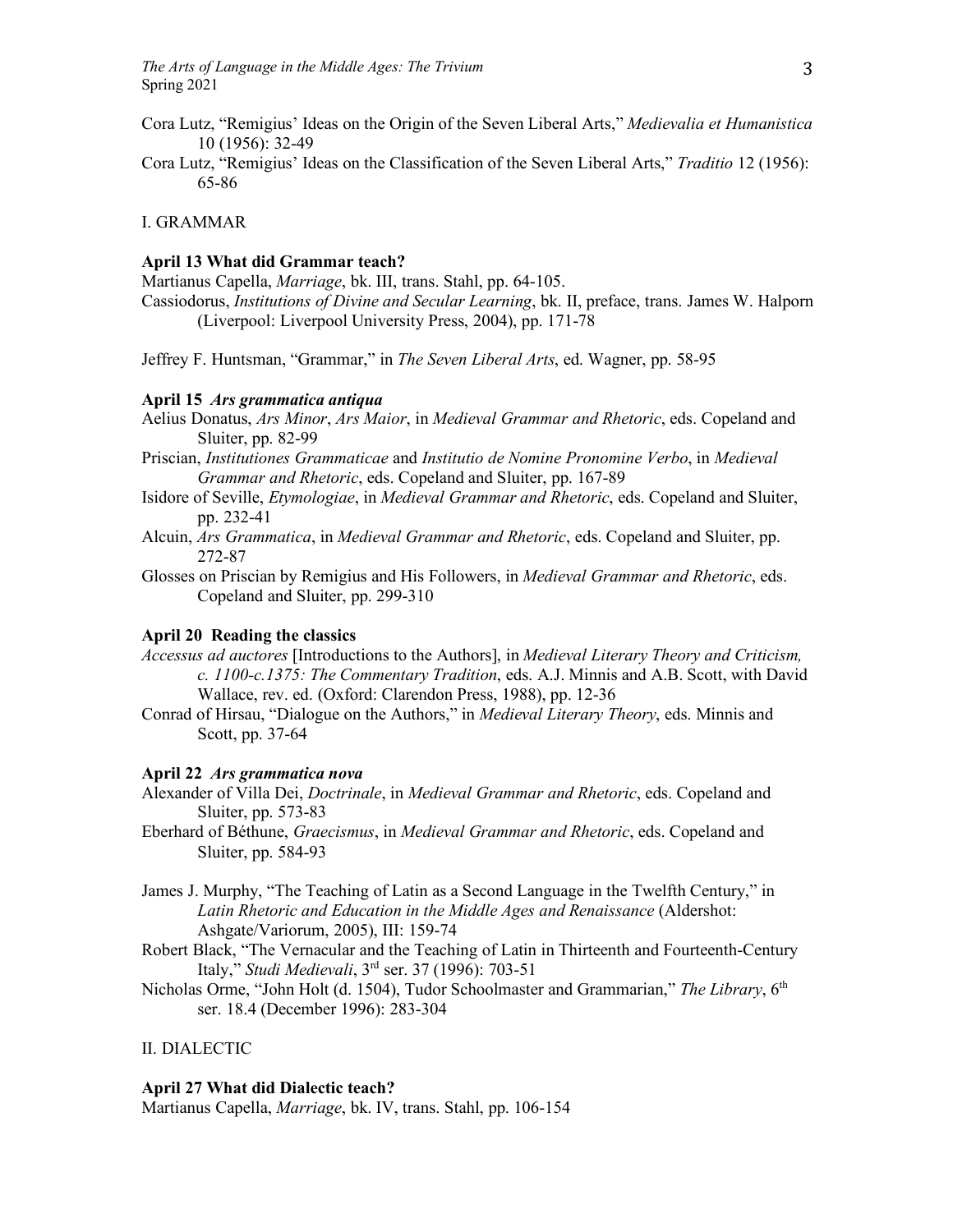Cassiodorus, *Institutions*, bk. II, chap. III, trans. Halporn, pp. 188-208

Eleanore Stump, "Dialectic," in *The Seven Liberal Arts*, ed. Wagner, pp. 125-46

## **April 29 NO CLASS—Grammar exercise due on Canvas**

#### **May 4 The Problem with Education These Days**

John of Salisbury, *Metalogicon*, Prologue; bks. I-II; trans. McGarry, pp. 3-141

## **May 6 The Point of It All**

John of Salisbury, *Metalogicon*, bks. III-IV, trans. McGarry, pp. 142-276

## **May 11 Applied Dialectic: Universals and Particulars**

Aristotle, Porphyry, Boethius, Garlandus Compotista, and Abelard, "Universals and Particulars," in *Basic Issues in Medieval Philosophy*, eds. Bosley and Tweedale, Topic VI, pp. 352-92 [Canvas: Files]

John of Salisbury, *Metalogicon*, bk. II, chaps. 17-20; bk. III, chaps. 1-4; trans. McGarry, pp. 111- 41, 146-70

## III. RHETORIC

#### **May 13 What did Rhetoric teach?**

Martianus Capella, *Marriage*, bk. V, trans. Stahl, pp. 155-214 Cassiodorus, *Institutions*, bk. II, chap. II, trans. Halporn, pp. 178-88

Martin Camargo, "Rhetoric," in *The Seven Liberal Arts*, ed. Wagner, pp. 96-124

## **May 17 Dialectic exercise due on Canvas**

#### **May 18** *Rhetorica christiana*

- Augustine of Hippo, *On Christian Doctrine*, bk. IV, trans. J.F. Shaw, pp. 154-203 [CCEL http://www.ccel.org/a/augustine/doctrine/]
- Bede, *De schematibus et tropis* ["Concerning Figures and Tropes"], trans. Gussie Hecht Tannenhaus, in *Readings in Medieval Rhetoric*, eds. Miller et al., pp. 96-122

## **May 20** *Ars poetica*

Matthew of Vendôme, *Ars versificatoria* [*The Art of Versification*], trans. Aubrey E. Galyon (Ames: Iowa State University Press, 1980), pp. 25-112 [Canvas: Files]

Geoffrey of Vinsauf, *Poetria nova*, trans. Margaret F. Nims (Toronto: Pontifical Institute of Mediaeval Studies, 1967), pp. 15-93 [Canvas: Files]

#### **May 25** *Ars dictaminis*

- John of Garland, *Parisiana poetria*, ed. and trans. Traugott Lawler (New Haven: Yale University Press, 1974), chaps. 1-4, 7, pp. 3-83, 143-59 (odd numbered pages)
- Anonymous of Bologna, *Rationes dictandi* [*The Principles of Letter-Writing*], trans. James J. Murphy, in *Three Medieval Rhetorical Arts*, ed. James J. Murphy (Berkeley and Los Angeles: University of California Press, 1971), pp. 3-25